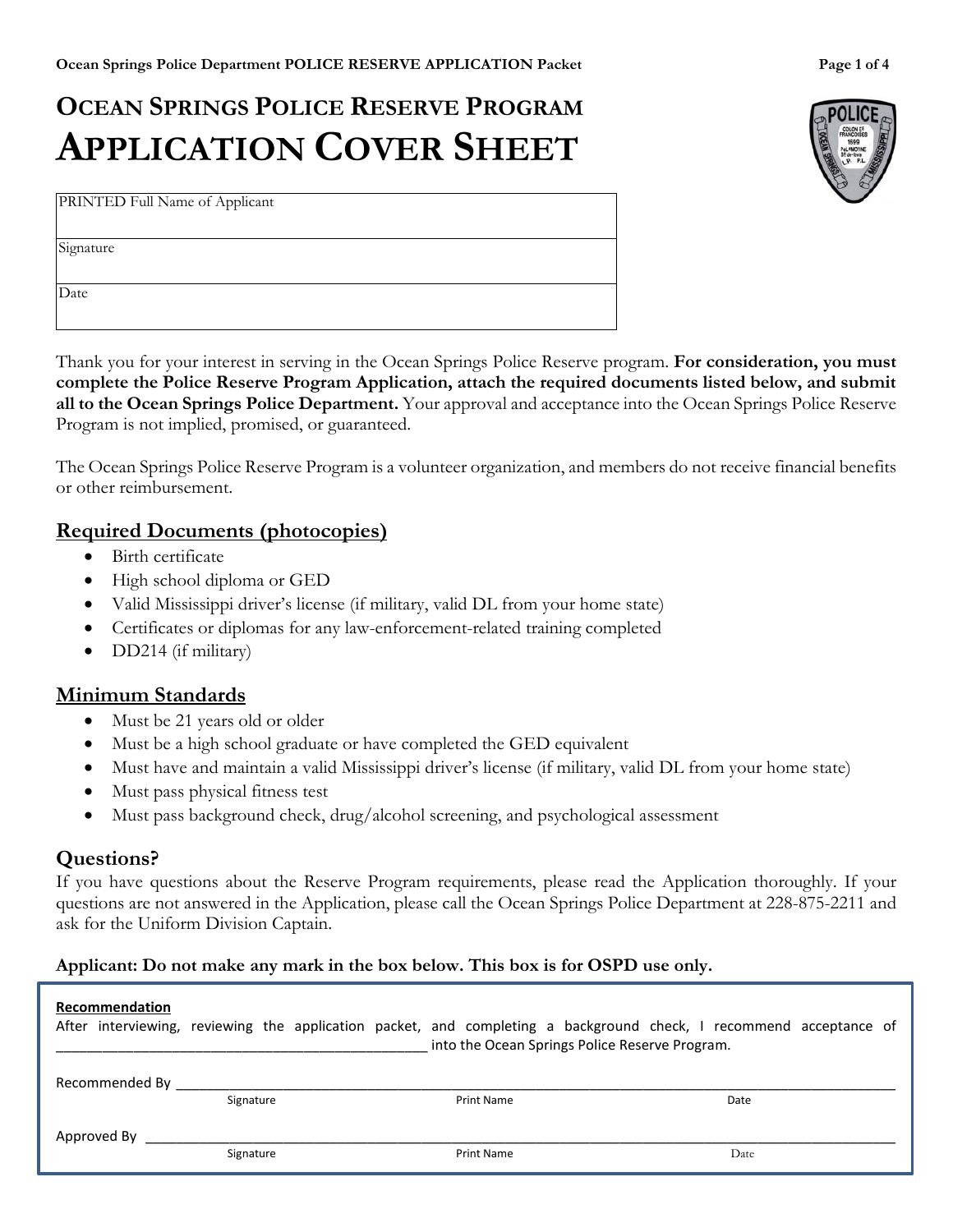# **OCEAN SPRINGS POLICE RESERVE PROGRAM APPLICATION**

# **Acknowledgment and Acceptance of Terms**

Thank you for your interest in serving in the Ocean Springs Police Reserve program. Read the following carefully, ask any questions you may have, then sign to acknowledge and accept these terms and conditions for our Police Reserve Program. NOTE: This is only an Application. Your approval and acceptance into the Ocean Springs Police Reserve Program is not implied, promised, or guaranteed.

The Ocean Springs Police Reserve Program is a volunteer organization, and, as a member, you will not receive any financial benefits or other reimbursement. Reserve Officers are expected to provide a MINIMUM of 20 hours each month as a volunteer. These hours consist of duties at events such as (but not limited to) Cruisin' the Coast, Peter Anderson Festival, parades, Mardi Gras, and Ocean Springs School District functions including athletic events. Your supervisor will advise you of upcoming events and assignments at regularly-scheduled Police Reserve meetings, and/or by posted notices in the Police Department, and/or via e-mail. In addition to these recurring events, you may be contacted to assist in emergency situations including hurricanes, civil disturbances, gas leaks, fires, floods, etc.

Within two years of being sworn in as a Reserve Officer, you must enter the Reserve Law Enforcement Academy and successfully complete the curriculum. (If you are a current State Certified Law Enforcement Officer, then you already meet this requirement.) These Academy classes last approximately 16 weeks and require some evening and weekend attendance. If you fail to enter the Academy within 2 years, then you will be removed from the Reserve Program until you are able to enter the Academy. If you fail to graduate from the Academy, then your Reserve Program membership will be terminated. Completion of the Academy obligates you to a minimum of one year of post-Academy service to the Ocean Springs Police Reserve, in order that we may recover some of the cost of your Academy attendance. Additional training within the Ocean Springs Police Department (OSPD) will be ongoing throughout your service.

Ocean Springs Police Reserve membership may be terminated by the OSPD at any time as deemed appropriate.

Membership in the Ocean Springs Police Reserve Program requires a tremendous personal commitment of your time and energy. You should give this serious reflection and discussion with your immediate family.

If you are offered and accept this volunteer position with the Ocean Springs Police Reserves, then you are required to abide by the rules and regulations of the City of Ocean Springs and Ocean Springs Police Department. This includes but is not limited to post-offer, post-accident, reasonable suspicion, and random drug/alcohol testing.

**I acknowledge and accept the terms and conditions as listed above. I certify that the answers given by me in this Application and any attachments are true and complete to the best of my knowledge and belief. I understand that any misstatement or omission of fact in this Application or in any other document may result in rejection of this Application, disqualification from future consideration, and/or immediate termination, regardless of the time elapsed before discovery of the misstatement or omission. I understand that all answers and information are subject to investigation and verification. I acknowledge that I have read and understand these statements.**

| Signature of Applicant | Printed Name of Applicant | Date of Signature |
|------------------------|---------------------------|-------------------|
|                        |                           |                   |

Applications are welcome from qualified candidates without regard to race, color, sex, age, disability status, marital status, national origin, ancestry, political affiliation or beliefs, religious affiliation or beliefs, or any other legally protected status.

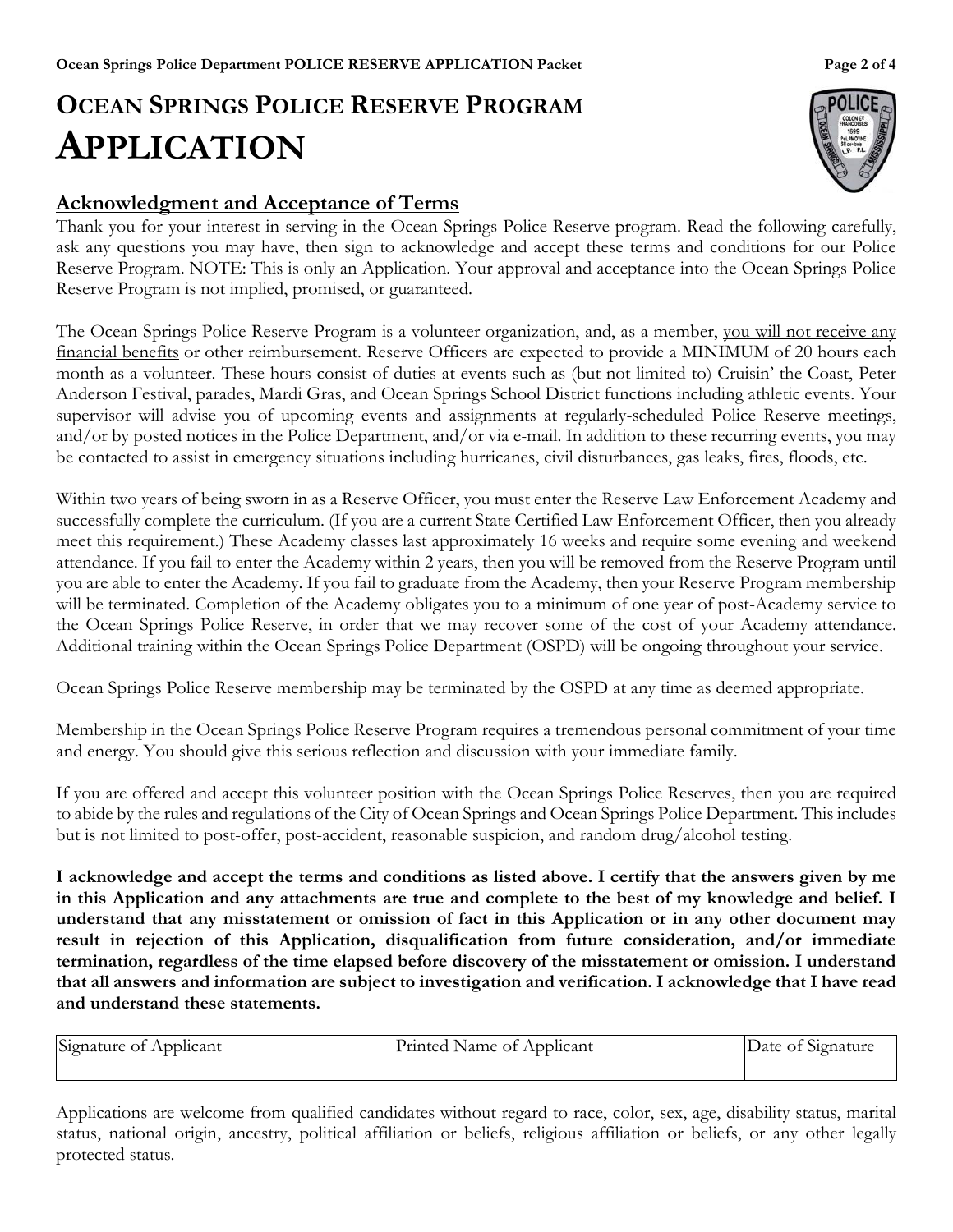#### **Instructions**

- This Application is ONLY for those interested in becoming a volunteer Police Reserve Officer with the Ocean Springs Police Department. Employment as an Ocean Springs Police Department full-time or part-time Police Officer requires completion of the full City of Ocean Springs Employment Application.
- Read carefully and follow all instructions. Failure to follow instructions may result in disqualification.
- PRINT all information neatly and legibly using black or dark blue ink, or type.
- Completion of this Application is required, even if you include your resume.
- Submit your Application(s) directly to the Ocean Springs Police Department at 3810 Bienville Blvd, Ocean Springs, MS 39564.

| Last Name                                                   |             | First Name    |       | Middle Initial |
|-------------------------------------------------------------|-------------|---------------|-------|----------------|
|                                                             |             |               |       |                |
| Cell Phone                                                  | Other Phone | Email Address |       |                |
|                                                             |             |               |       |                |
| Mailing Address, including Apt or Lot # if Applicable       |             | City          | State | Zip            |
|                                                             |             |               |       |                |
| Physical Address, if Different from Mailing Address         |             | City          | State | Zip            |
|                                                             |             |               |       |                |
| Previous Address, if Less than Two Years at Current Address |             | City          | State | Zip            |
|                                                             |             |               |       |                |

| Are you at least 21 years old? $\Box$ Yes $\Box$ No                                |
|------------------------------------------------------------------------------------|
| Are you a citizen of the United States? $\Box$ Yes $\Box$ No                       |
| Are you legally eligible to work in the United States? $\Box$ Yes $\Box$ No        |
| Can you provide evidence, if hired, of your work eligibility? $\Box$ Yes $\Box$ No |

| Do you have a valid driver's license? $\Box$ Yes $\Box$ No                                       |      |              |          |                               |  |  |
|--------------------------------------------------------------------------------------------------|------|--------------|----------|-------------------------------|--|--|
| If Yes, License Number                                                                           |      | State        | Exp Date | Class/Endorsements (Reg, CDL) |  |  |
|                                                                                                  |      |              |          |                               |  |  |
| Have you ever been convicted of a crime or pleaded 'no contest' to a crime? $\Box$ Yes $\Box$ No |      |              |          |                               |  |  |
| NOTE: A conviction does not necessarily disqualify one for employment.                           |      |              |          |                               |  |  |
| If Yes, What Charge(s)?                                                                          | Year | City & State |          | Status/Result                 |  |  |

# **Authorization for Inquiry and Release of Information**

 $\Box$  Felony  $\Box$  Misdemeanor (including DUI or DWI, but not including minor traffic violations)

I hereby authorize the Ocean Springs Police Department (OSPD) to research and make inquiry of my history and records including financial, academic, military, employment, judicial, criminal, driving record, personal references, and/or online social networking pages. I further authorize the release of all such information to the OSPD, and I agree that such organizations, persons, and others shall not be held liable for such information or damages that may result from furnishing the information requested. I understand my rights under the Privacy Act of 1974, with regard to access and disclosure of records, and I waive these rights with the understanding that information furnished will be used by the OSPD for the application and employment process.

This Authorization will be valid whether as an original, a photocopy, or a fax copy, and remains valid for one year after I sign. Upon request, a copy of this signed Authorization may be furnished to the school, present or former employer, present or former landlord, criminal justice agency, or other persons and organizations asked to provide information.

| Have You Ever Worked or Attended School Under Any Other Name? □Yes □No |  |
|------------------------------------------------------------------------|--|
|------------------------------------------------------------------------|--|

If Yes, What Name(s)

Signature of Applicant **Date of Signature** Date of Signature **Date of Signature**